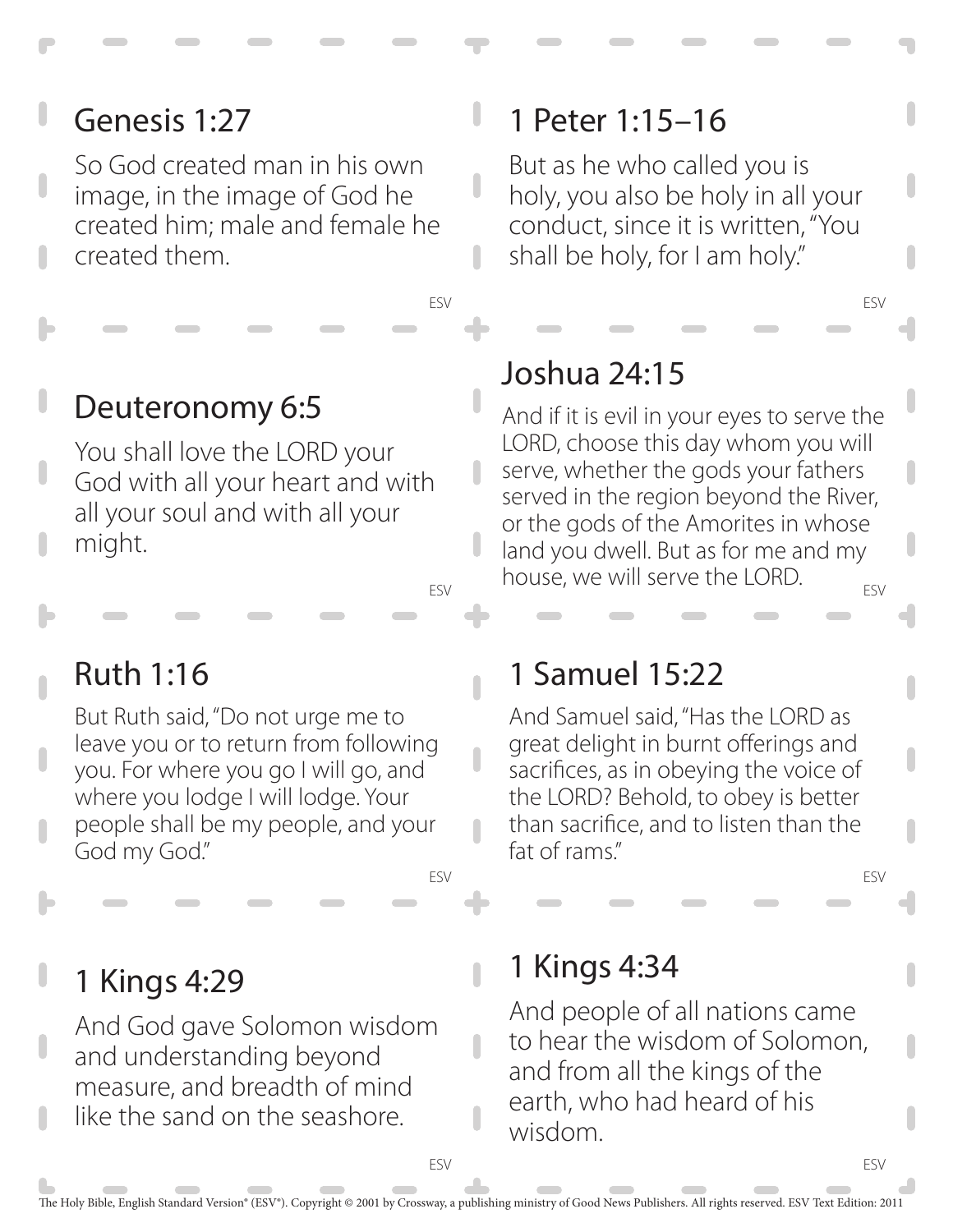# 2 Chronicles 36:15

The LORD, the God of their fathers, sent persistently to them by his messengers, because he had compassion on his people and on his dwelling place.

#### 2 Chronicles 36:16

ESV But they kept mocking the messengers of God, despising his words and scoffing at his prophets, until the wrath of the LORD rose against his people, until there was no remedy.

# 2 Kings 7:9

Then they said to one another, "We are not doing right. This day is a day of good news. If we are silent and wait until the morning light, punishment will overtake us. Now therefore come; let us go and tell the king's household."

## Psalm 119:11

ESV

 $\overline{\phantom{a}}$ 

n

ESV

I have stored up your word in my heart, that I might not sin against you.

#### Nehemiah 1:5

ESV And I said, "O LORD God of heaven, the great and awesome God who keeps covenant and steadfast love with those who love him and keep his commandments . . .

Psalm 1:1–2

Blessed is the man who walks not in the counsel of the wicked, nor stands in the way of sinners, nor sits in the seat of scoffers; but his delight is in the law of the LORD, and on his law he meditates day and night.

#### Nehemiah 1:6

. . . let your ear be attentive and your eyes open, to hear the prayer of your servant that I now pray before you day and night for the people of Israel your servants, confessing the sins of the people of Israel, which we have sinned against you. Even I and my father's house have sinned."

ESV

ESV

**ESV** 

#### Psalm 1:3–4

He is like a tree planted by streams of water that yields its fruit in its season, and its leaf does not wither. In all that he does, he prospers. The wicked are not so, but are like chaff that the wind drives away.

The Holy Bible, English Standard Version® (ESV®). Copyright © 2001 by Crossway, a publishing ministry of Good News Publishers. All rights reserved. ESV Text Edition: 2011

ı

ESV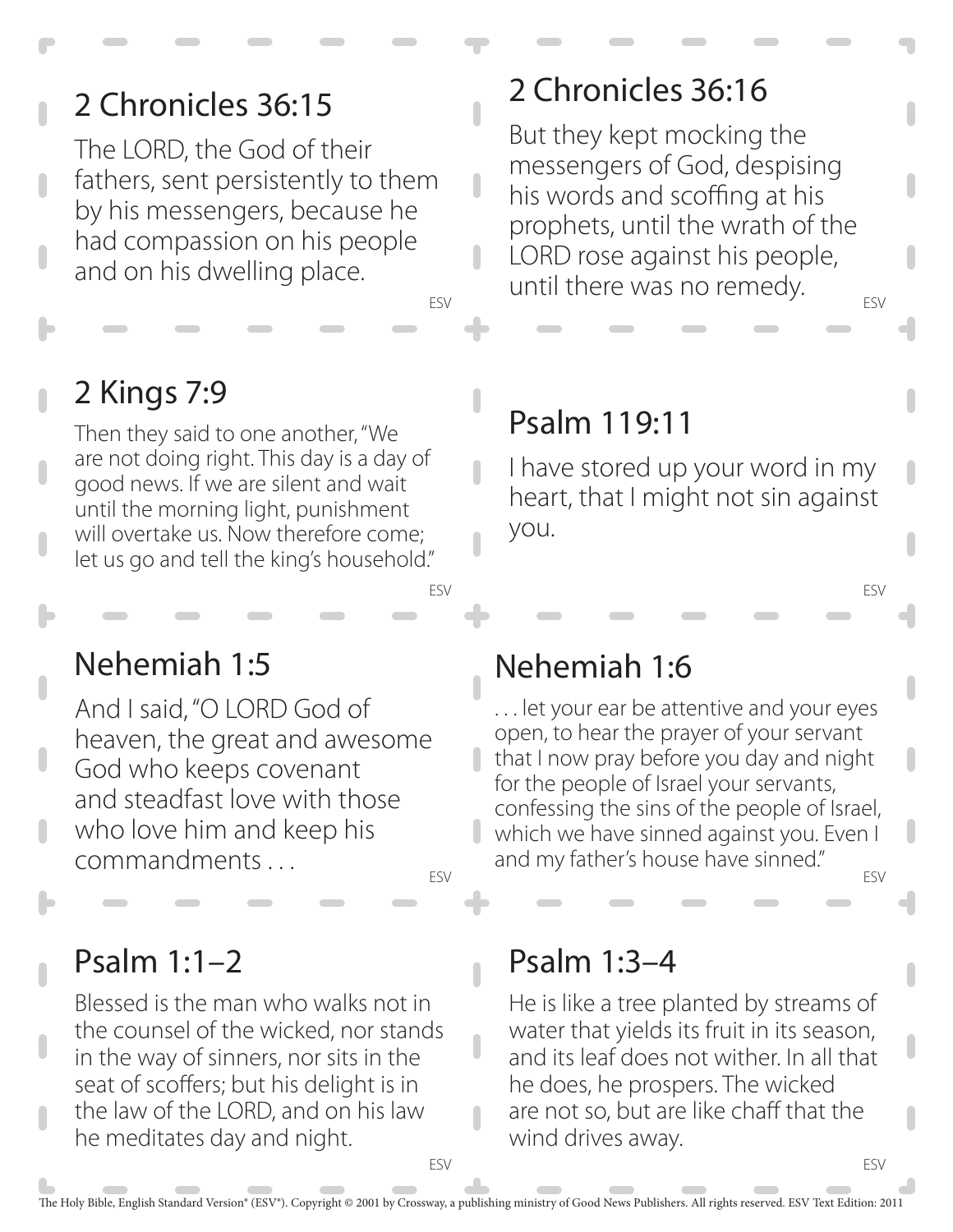# Psalm 1:5–6

Therefore the wicked will not stand in the judgment, nor sinners in the congregation of the righteous; for the LORD knows the way of the righteous, but the way of the wicked will perish.

#### ESV

Ĥ

 $\overline{\phantom{a}}$ 

# Isaiah 53:5–6

ESV But he was wounded for our transgressions; he was crushed for our iniquities; upon him was the chastisement that brought us peace, and with his stripes we are healed. All we like sheep have gone astray; we have turned every one to his own way; and the LORD has laid on him the iniquity of us all.

#### Jeremiah 9:24

. . . but let him who boasts boast in this, that he understands and knows me, that I am the LORD who practices steadfast love, justice, and righteousness in the earth. For in these things I delight, declares the LORD."

#### Joel 2:13

And rend your hearts and not your garments. Return to the LORD, your God, for he is gracious and merciful, slow to anger, and abounding in steadfast love; and he relents over disaster.

#### Proverbs 3:5–6

Trust in the LORD with all your heart, and do not lean on your own understanding. In all your ways acknowledge him, and he will make straight your paths.

#### Jeremiah 9:23

Thus says the LORD: "Let not the wise man boast in his wisdom, let not the mighty man boast in his might, let not the rich man boast in his riches . . .

#### Daniel 6:23

Then the king was exceedingly glad, and commanded that Daniel be taken up out of the den. So Daniel was taken up out of the den, and no kind of harm was found on him, because he had trusted in his God.

ESV

ESV

ESV

ESV

#### Amos 4:12

Therefore thus I will do to you, O Israel; because I will do this to you, prepare to meet your God, O Israel!

ESV

ESV

ı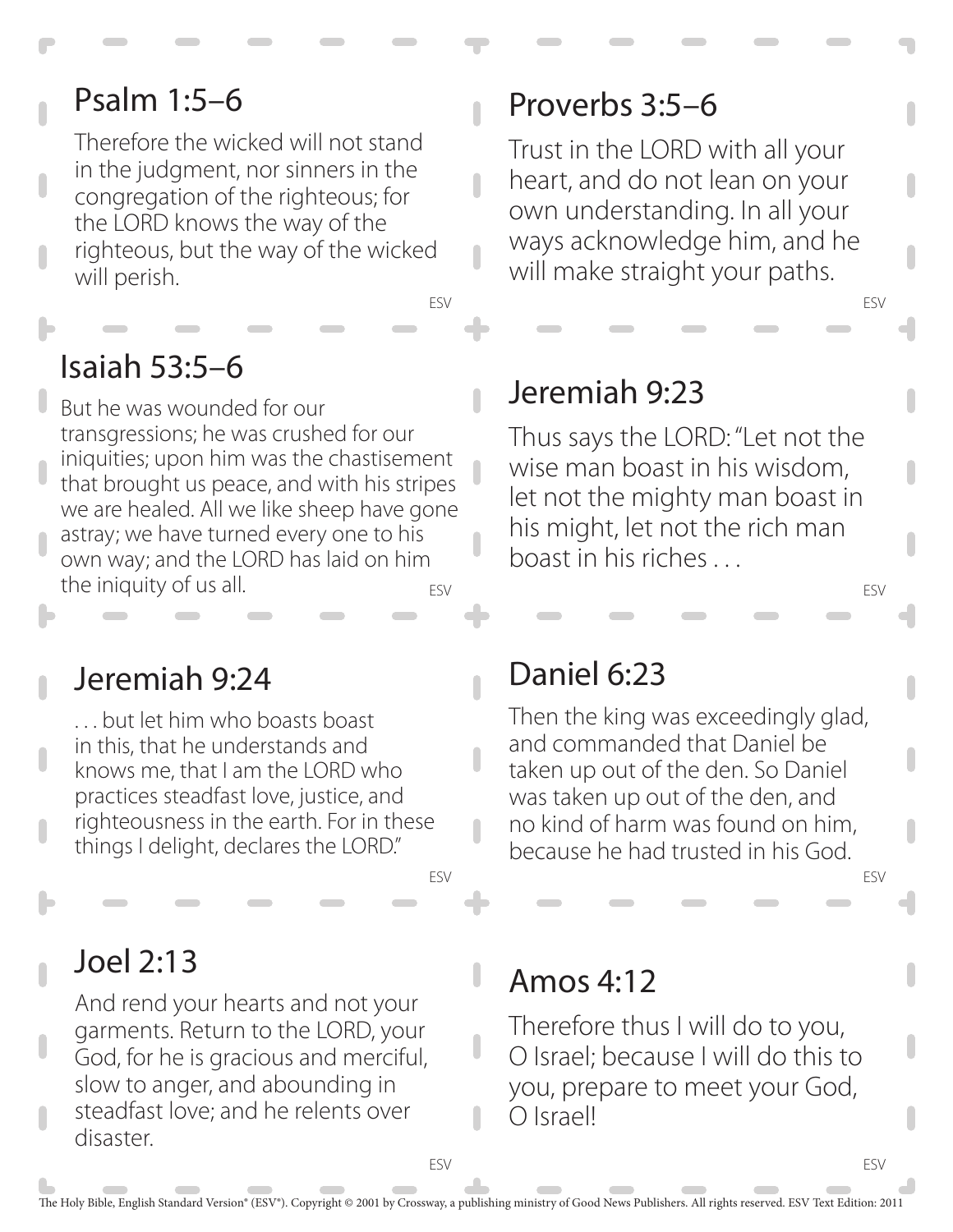#### Amos 4:13

For behold, he who forms the mountains and creates the wind, and declares to man what is his thought, who makes the morning darkness, and treads on the heights of the earth – the LORD, the God of hosts, is his name!

#### ESV

#### Nahum 1:3

ESV The LORD is slow to anger and great in power, and the LORD will by no means clear the guilty. His way is in whirlwind and storm, and the clouds are the dust of his feet.

#### Habakkuk 3:19

GOD, the Lord, is my strength; he makes my feet like the deer's; he makes me tread on my high places. To the choirmaster: with stringed instruments.

Luke 19:10

For the Son of Man came to seek and to save the lost.

# Nahum 1:2

ESV The LORD is a jealous and avenging God; the LORD is avenging and wrathful; the LORD takes vengeance on his adversaries and keeps wrath for his enemies.

# Habakkuk 3:17–18

ESV Though the fig tree should not blossom, nor fruit be on the vines, the produce of the olive fail and the fields yield no food, the flock be cut off from the fold and there be no herd in the stalls, yet I will rejoice in the LORD; I will take joy in the God of my salvation.

#### Malachi 3:10

Bring the full tithes into the storehouse, that there may be food in my house. And thereby put me to the test, says the LORD of hosts, if I will not open the windows of heaven for you and pour down for you a blessing until there is no more need.

ESV

#### Acts 1:8

ESV But you will receive power when the Holy Spirit has come upon you, and you will be my witnesses in Jerusalem and in all Judea and Samaria, and to the end of the earth.

U

ESV

ESV

ı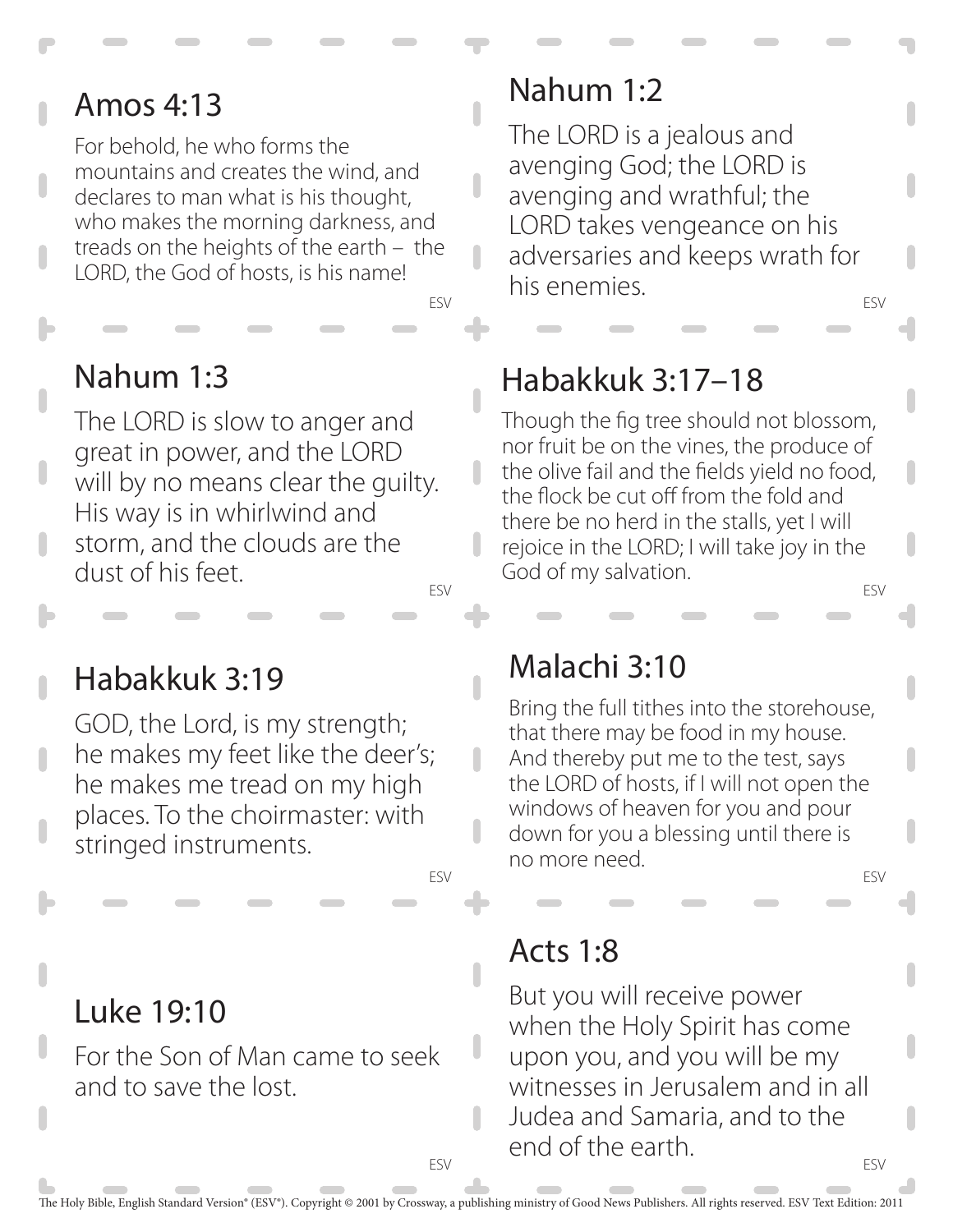# Acts 2:42

And they devoted themselves to the apostles' teaching and fellowship, to the breaking of bread and the prayers.

#### Galatians 4:4–5

ESV But when the fullness of time had come, God sent forth his Son, born of woman, born under the law, to redeem those who were under the law, so that we might receive adoption as sons.

#### Philippians 4:9

What you have learned and received and heard and seen in me – practice these things, and the God of peace will be with you.

#### Titus 3:4–5

ESV But when the goodness and loving kindness of God our Savior appeared, he saved us, not because of works done by us in righteousness, but according to his own mercy, by the washing of regeneration and renewal of the Holy Spirit . . .

#### Romans 1:16–17

ESV For I am not ashamed of the gospel, for it is the power of God for salvation to everyone who believes, to the Jew first and also to the Greek. For in it the righteousness of God is revealed from faith for faith, as it is written, "The righteous shall live by faith."

# Philippians 4:8

ESV

ESV Finally, brothers, whatever is true, whatever is honorable, whatever is just, whatever is pure, whatever is lovely, whatever is commendable, if there is any excellence, if there is anything worthy of praise, think about these things.

#### Colossians 3:1–2

If then you have been raised with Christ, seek the things that are above, where Christ is, seated at the right hand of God. Set your minds on things that are above, not on things that are on earth.

ESV

ESV

#### Titus 3:6–7

. . . whom he poured out on us richly through Jesus Christ our Savior, so that being justified by his grace we might become heirs according to the hope of eternal life.

ı

ESV

I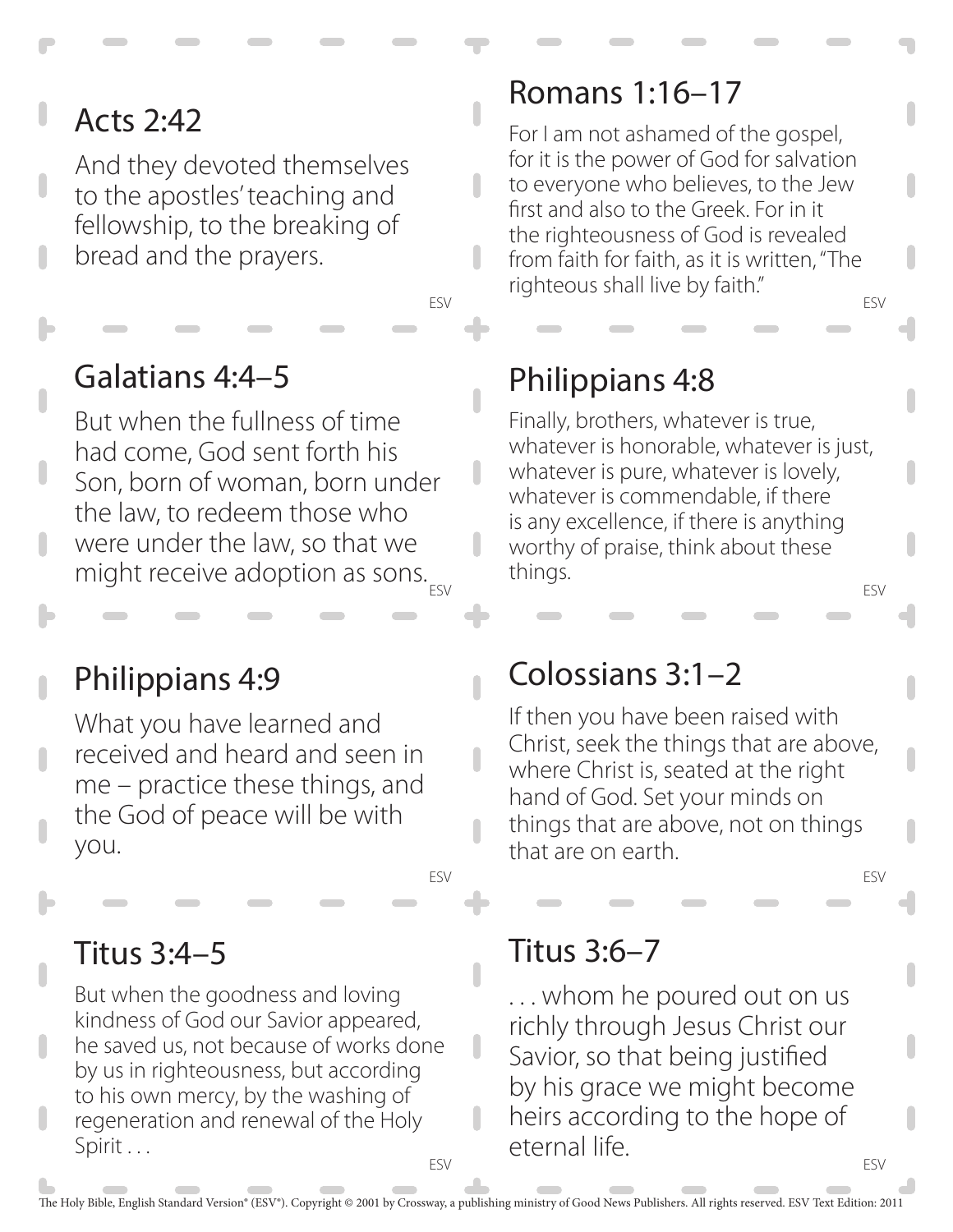#### Hebrews 1:1–2

Long ago, at many times and in many ways, God spoke to our fathers by the prophets, but in these last days he has spoken to us by his Son, whom he appointed the heir of all things, through whom also he created the world.

# 1 Peter 4:8

Above all, keep loving one another earnestly, since love covers a multitude of sins.

# 1 John 4:2–3

coming and now is in the world already. By this you know the Spirit of God: every spirit that confesses that Jesus Christ has come in the flesh is from God, and every spirit that does not confess Jesus is not from God. This is the spirit of the antichrist, which you heard was

# 1 John 4:6

ESV We are from God. Whoever knows God listens to us; whoever is not from God does not listen to us. By this we know the Spirit of truth and the spirit of error.

#### James 1:19–20

ESV Know this, my beloved brothers: let every person be quick to hear, slow to speak, slow to anger; for the anger of man does not produce the righteousness that God requires.

# 1 John 4:1

ESV

 $\blacksquare$ 

n

ESV

г

Beloved, do not believe every spirit, but test the spirits to see whether they are from God, for many false prophets have gone out into the world.

# 1 John 4:4–5

Little children, you are from God and have overcome them, for he who is in you is greater than he who is in the world. They are from the world; therefore they speak from the world, and the world listens to them.

#### ESV

ESV

#### 1 John 4:7–8

know God, because God is love. Beloved, let us love one another, for love is from God, and whoever loves has been born of God and knows God. Anyone who does not love does not

ı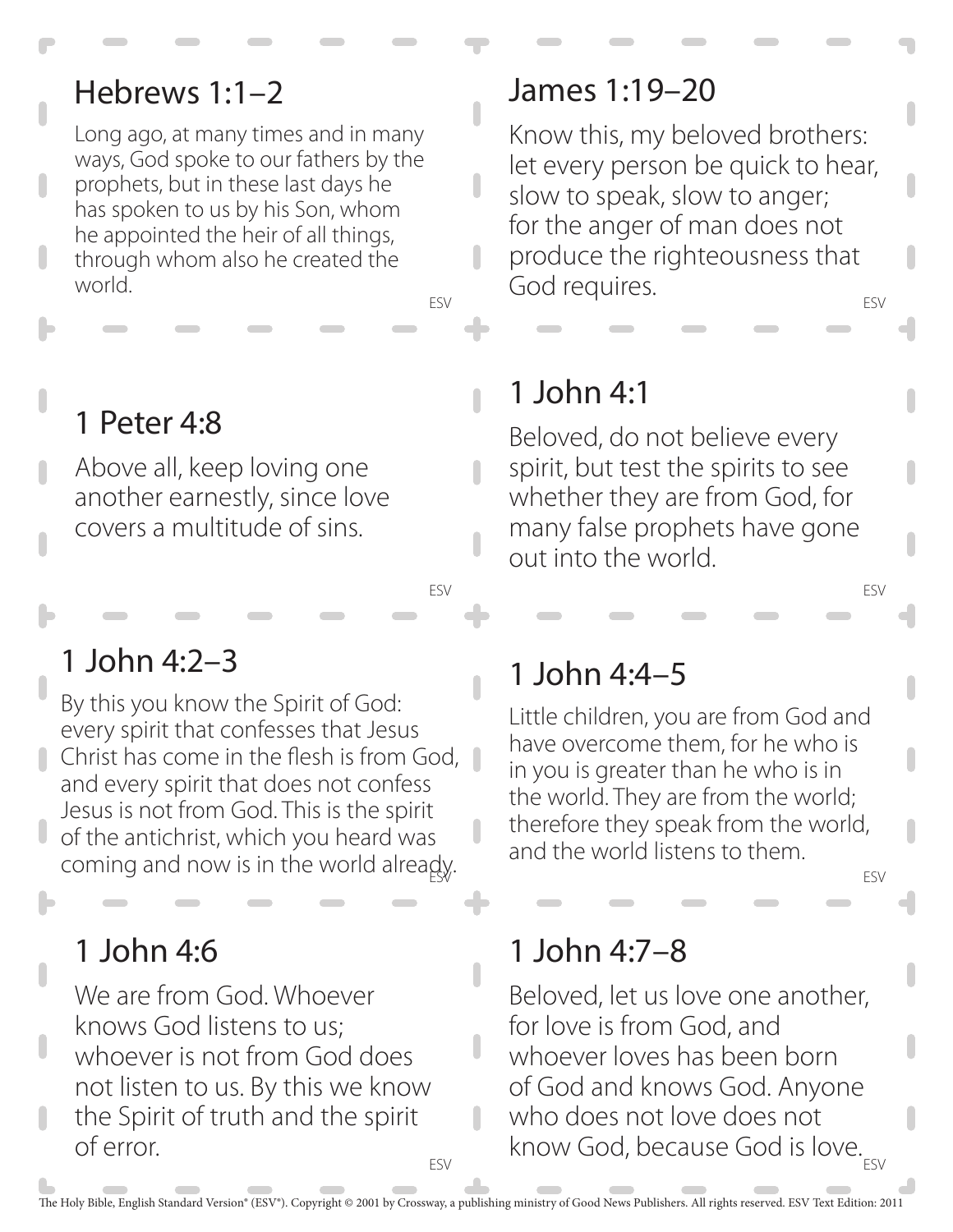# 1 John 4:9

In this the love of God was made manifest among us, that God sent his only Son into the world, so that we might live through him.

# 1 John 4:10–11

Ĥ

 $\overline{\phantom{a}}$ 

I

ESV ESV In this is love, not that we have loved God but that he loved us and sent his Son to be the propitiation for our sins. Beloved, if God so loved us, we also ought to love one another.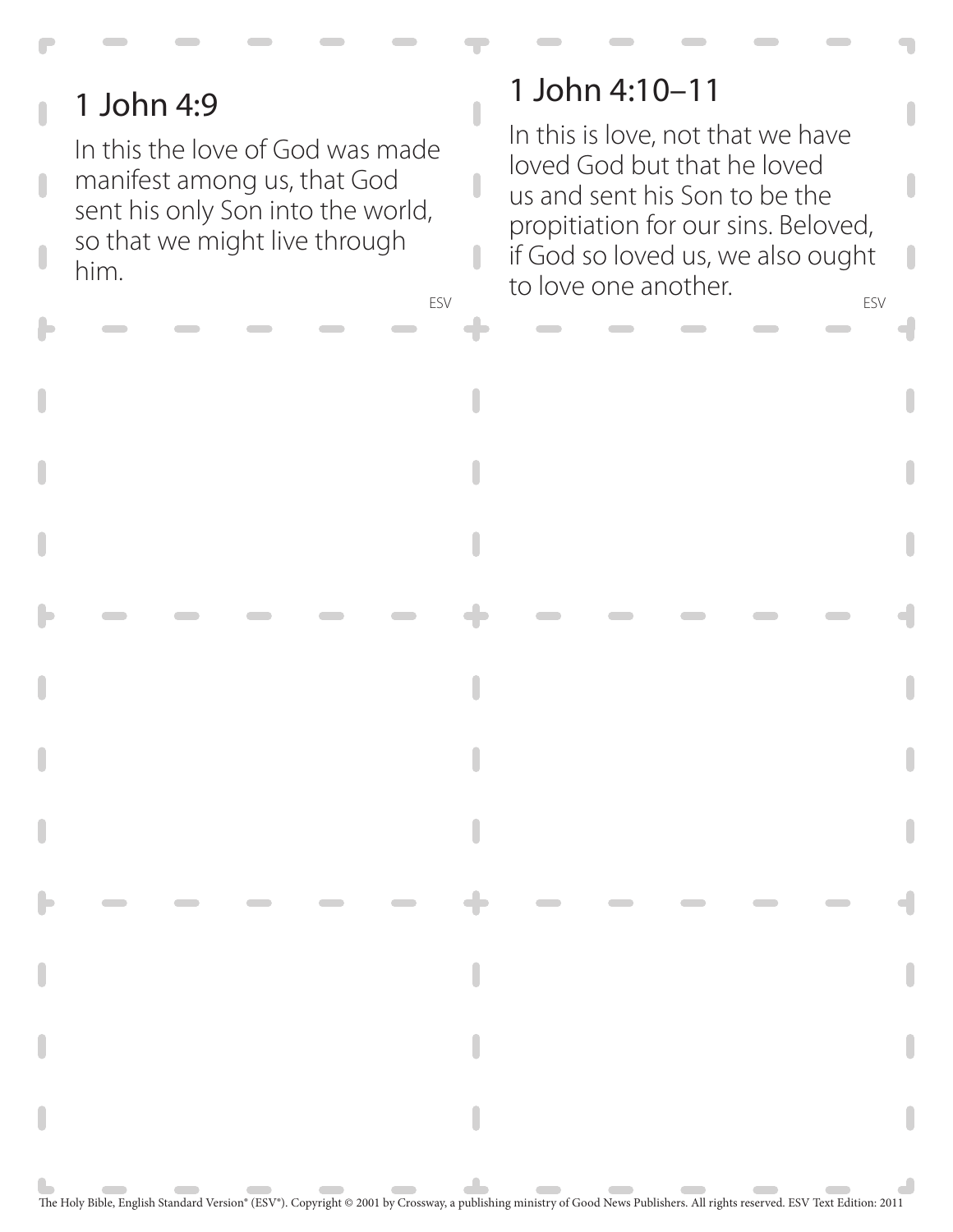# Genesis 1:27

So God created man in his own image, in the image of God created he him; male and female created he them.

# Deuteronomy 6:5

And thou shalt love the LORD thy God with all thine heart, and with all thy soul, and with all thy might.

## 1 Peter 1:15–16, 9–10

KJV KJV

But as he which hath called you is holy, so be ye holy in all manner of conversation, because it is written, "Be ye holy; for I am holy."

# Joshua 24:15

 $\overline{\phantom{a}}$ 

 $\overline{\phantom{a}}$ 

 $\blacksquare$ 

I

KJV KJV And if it seem evil unto you to serve the LORD, choose you this day whom ye will serve; whether the gods which your fathers served that were on the other side of the flood, or the gods of the Amorites, in whose land ye dwell: but as for me and my house, we will serve the LORD.

# Ruth 1:16

And Ruth said, "Entreat me not to leave thee, or to return from following after thee: for whither thou goest, I will go; and where thou lodgest, I will lodge: thy people shall be my people, and thy God my God."

#### 1 Kings 4:29

And God gave Solomon wisdom and understanding exceeding much, and largeness of heart, even as the sand that is on the sea shore.

#### 1 Samuel 15:22

And Samuel said, "Hath the LORD as great delight in burnt offerings and sacrifices, as in obeying the voice of the LORD? Behold, to obey is better than sacrifice, and to hearken than the fat of rams."

KJV KJV

# 1 Kings 4:34

And there came of all people to hear the wisdom of Solomon, from all kings of the earth, which had heard of his wisdom.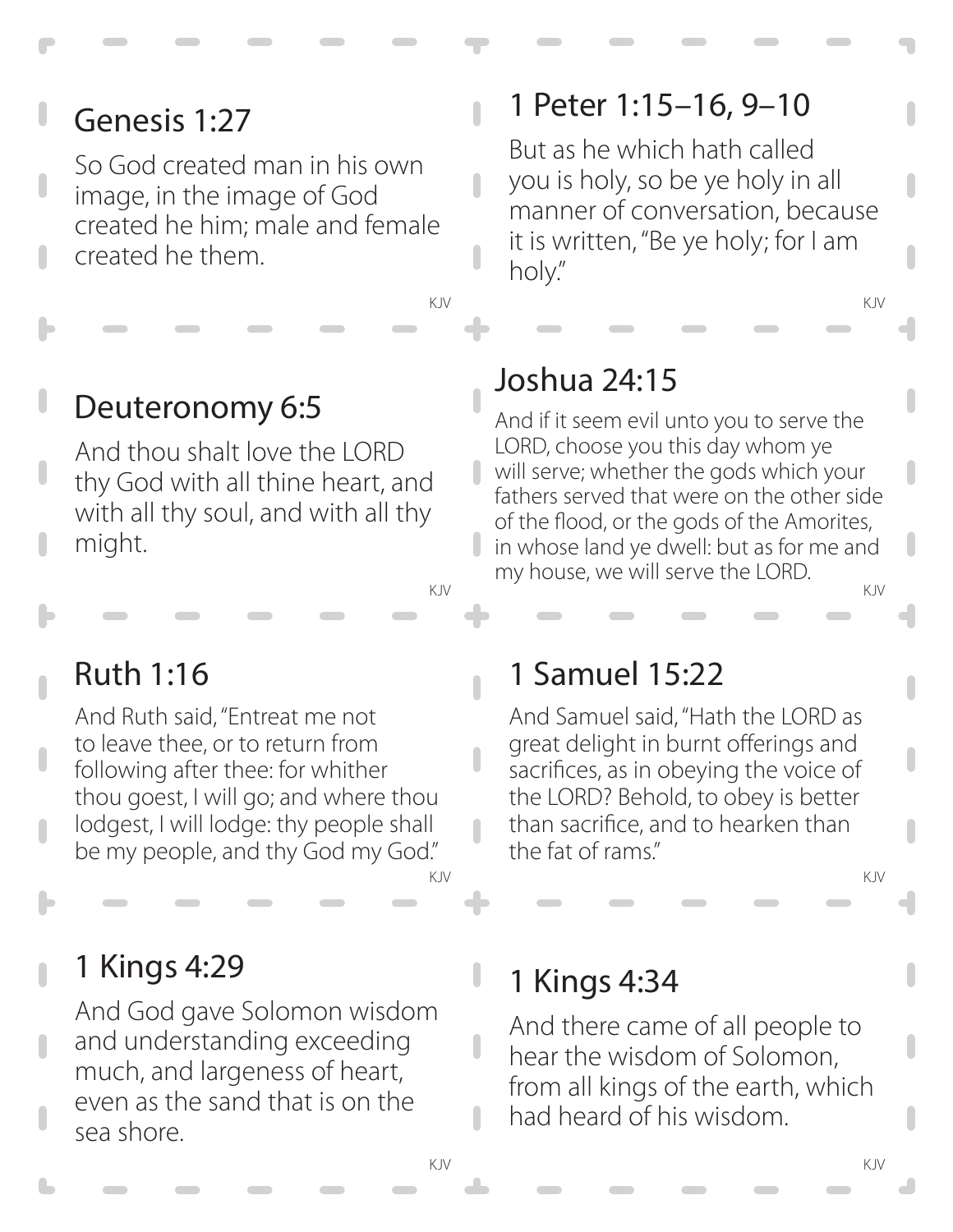# 2 Chronicles 36:15

And the LORD God of their fathers sent to them by his messengers, rising up betimes, and sending; because he had compassion on his people, and on his dwelling place.

KJV people, till there was no remedy.

 $\overline{\phantom{a}}$ 

# 2 Kings 7:9

Then they said one to another, "We do not well; this day is a day of good tidings, and we hold our peace. If we tarry till the morning light, some mischief will come upon us; now therefore come, that we may go and tell the kings household."

# Nehemiah 1:6

thee.

<sub>KJV</sub> house have sinned." The same of the state of the state of the state of the state of the state of the state Let thine ear now be attentive, and thine eyes open, that thou mayest hear the prayer of thy servant, which I pray before thee now, day and night, for the children of Israel thy servants, and confess the sins of the children of Israel, which we have sinned against thee; both I and my father's

#### Psalm 1:3–4

Psalm 119:11

Thy word have I hid in mine

2 Chronicles 36:16

messengers of God, and

despised his words, and misused

his prophets, until the wrath of the LORD arose against his

But they mocked the

heart, that I might not sin against

KJV KJV And he shall be like a tree planted by the rivers of water, that bringeth forth his fruit in his season; his leaf also shall not wither; and whatsoever he doeth shall prosper. The ungodly are not so, but are like the chaff which the wind driveth away.

#### Nehemiah 1:5

And said, "I beseech thee, O LORD God of heaven, the great and terrible God, that keepeth covenant and mercy for them that love him and observe his commandments.

# Psalm 1:1–2

Blessed is the man that walketh not in the counsel of the ungodly, nor standeth in the way of sinners, nor sitteth in the seat of the scornful. But his delight is in the law of the LORD; and in his law doth he meditate day and night.

 $\overline{\phantom{a}}$ 

#### KJV KJV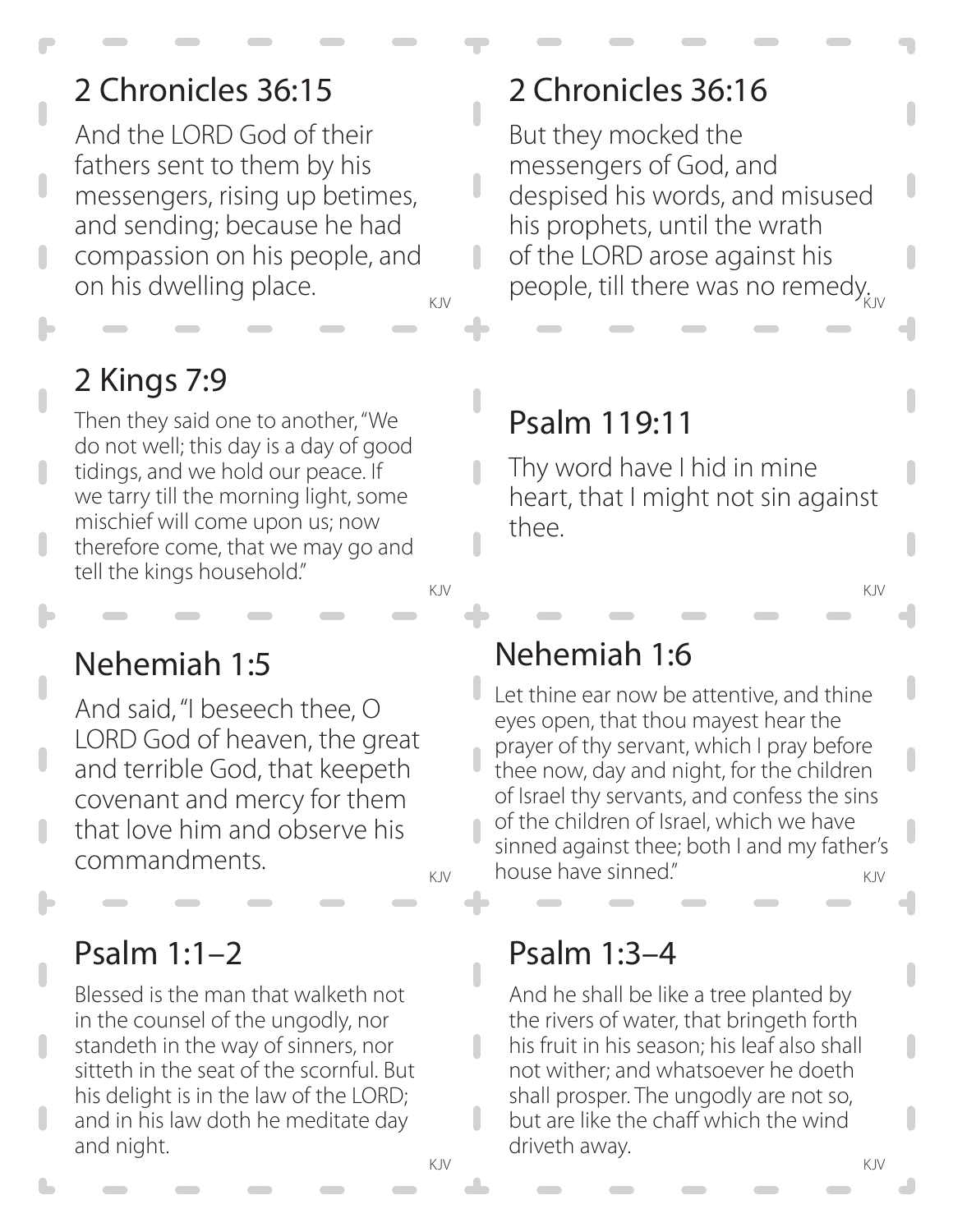# Psalm 1:5–6

Therefore the ungodly shall not stand in the judgment, nor sinners in the congregation of the righteous. For the LORD knoweth the way of the righteous, but the way of the ungodly shall perish.

KJV KJV

Ĥ

 $\overline{\phantom{a}}$ 

#### Isaiah 53:5–6

KJV KJV But he was wounded for our transgressions; he was bruised for our iniquities. The chastisement of our peace was upon him; and with his stripes we are healed. All we like sheep have gone astray; we have turned every one to his own way; and the LORD hath laid on him the iniquity of us all.

#### Jeremiah 9:24

but let him that glorieth glory in this, that he understandeth and knoweth me, that I am the LORD which exercise lovingkindness, judgment, and righteousness, in the earth, for in these things I delight," saith the LORD.

#### Joel 2:13

And rend your heart, and not your garments, and turn unto the LORD your God: for he is gracious and merciful, slow to anger, and of great kindness, and repenteth him of the evil.

# Proverbs 3:5–6

Trust in the LORD with all thine heart; and lean not unto thine own understanding. In all thy ways acknowledge him, and he shall direct thy paths.

#### Jeremiah 9:23

Thus saith the LORD, "Let not the wise man glory in his wisdom, neither let the mighty man glory in his might; let not the rich man glory in his riches . . .

#### Daniel 6:23

Then was the king exceeding glad for him, and commanded that they should take Daniel up out of the den. So Daniel was taken up out of the den, and no manner of hurt was found upon him, because he believed in his God.

KJV KJV

#### Amos 4:12

Therefore thus will I do unto thee, O Israel, and because I will do this unto thee, prepare to meet thy God, O Israel.

I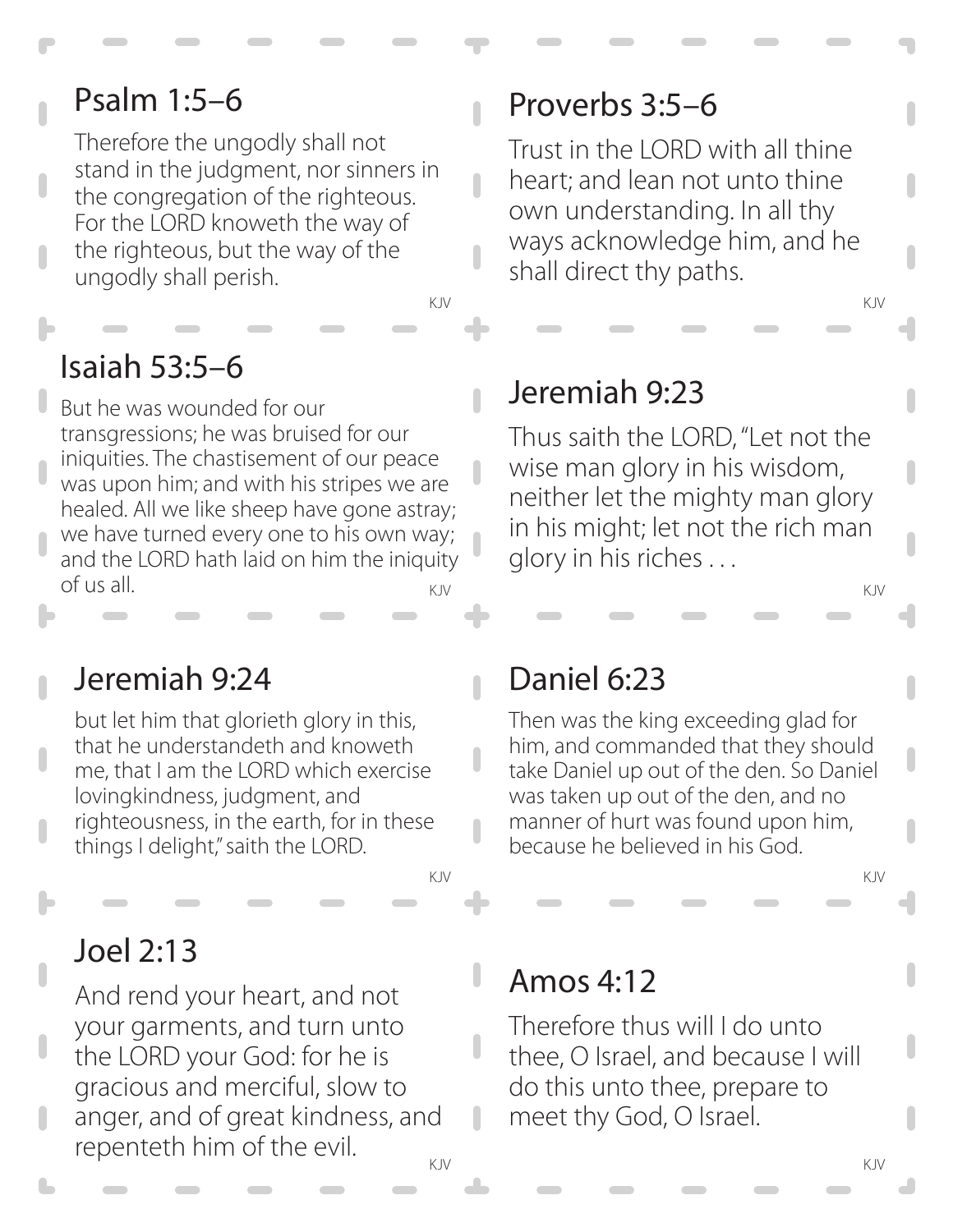#### Amos 4:13

For, lo, he that formeth the mountains, and createth the wind, and declareth unto man what is his thought, that maketh the morning darkness, and treadeth upon the high places of the earth, The LORD, The God of hosts, is his name.

n

I

## Nahum 1:3

The LORD is slow to anger, and great in power, and will not at all acquit the wicked; the LORD hath his way in the whirlwind and in the storm, and the clouds are the dust of his feet.

#### Habakkuk 3:19

The LORD God is my strength, and he will make my feet like hinds feet, and he will make me to walk upon mine high places. To the chief singer on my stringed instruments.

# Luke 19:10

For the Son of man is come to seek and to save that which was lost.

# Nahum 1:2

KJV KJV God is jealous, and the LORD revengeth; the LORD revengeth, and is furious; the LORD will take vengeance on his adversaries, and he reserveth wrath for his enemies.

# Habakkuk 3:17–18

KJV KJV Although the fig tree shall not blossom, neither shall fruit be in the vines; the labour of the olive shall fail, and the fields shall yield no meat; the flock shall be cut off from the fold, and there shall be no herd in the stalls. Yet I will rejoice in the LORD, I will joy in the God of my salvation.

# Malachi 3:10

"Bring ye all the tithes into the storehouse, that there may be meat in mine house, and prove me now herewith," saith the LORD of hosts, "if I will not open you the windows of heaven, and pour you out a blessing, that there shall not be room enough to receive it."

KJV KJV

# Acts 1:8

But ye shall receive power, after that the Holy Ghost is come upon you, and ye shall be witnesses unto me both in Jerusalem, and in all Judaea, and in Samaria, and unto the uttermost part of the earth.

n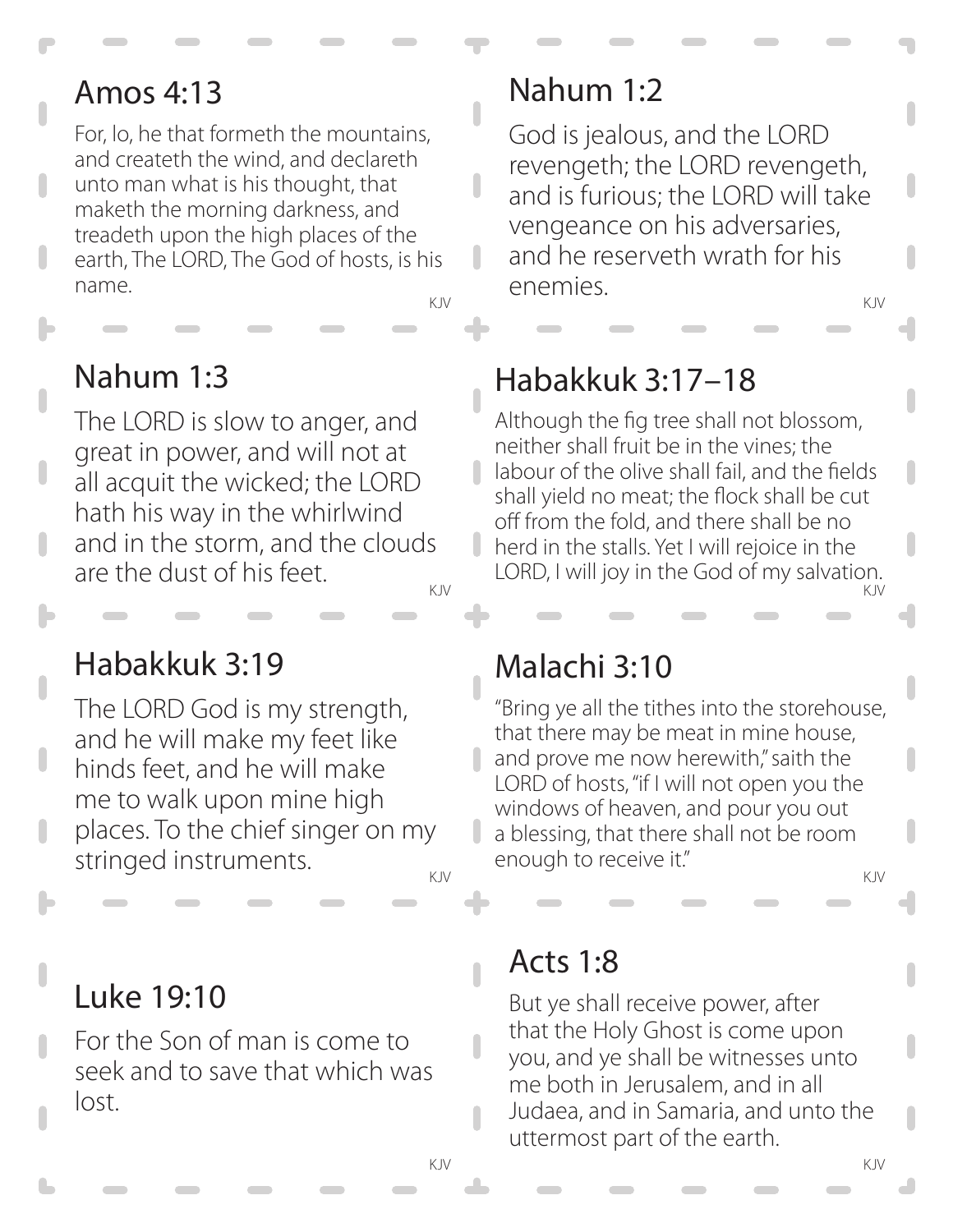# Acts 2:42

And they continued steadfastly in the apostles' doctrine and fellowship, and in breaking of bread, and in prayers.

 $\overline{\phantom{a}}$ 

# Galatians 4:4–5

But when the fulness of the time was come, God sent forth his Son, made of a woman, made under the law, to redeem them that were under the law, that we might receive the adoption of sons.

I

Ĥ

ı

# Philippians 4:9

Those things, which ye have both learned, and received, and heard, and seen in me, do, and the God of peace shall be with you.

#### Titus 3:4–5

But after that the kindness and love of God our Saviour toward man appeared, not by works of righteousness which we have done, but according to his mercy he saved us, by the washing of regeneration, and renewing of the Holy Ghost . . .

#### Romans 1:16–17

KJV KJV For I am not ashamed of the gospel of Christ: for it is the power of God unto salvation to everyone that believeth, to the Jew first, and also to the Greek. For therein is the righteousness of God revealed from faith to faith; as it is written, "The just shall live by faith."

# Philippians 4:8

 $\frac{1}{\text{KJV}}$  be any praise, think on these things.  $\frac{1}{\text{KJV}}$ Finally, brethren, whatsoever things are true, whatsoever things are honest, whatsoever things are just, whatsoever things are pure, whatsoever things are lovely, whatsoever things are of good report; if there be any virtue, and if there

#### Colossians 3:1–2

KJV KJV If ye then be risen with Christ, seek those things which are above, where Christ sitteth on the right hand of God. Set your affection on things above, not on things on the earth.

#### Titus 3:6–7

KJV KJV . . . which he shed on us abundantly through Jesus Christ our Saviour, that being justified by his grace, we should be made heirs according to the hope of eternal life.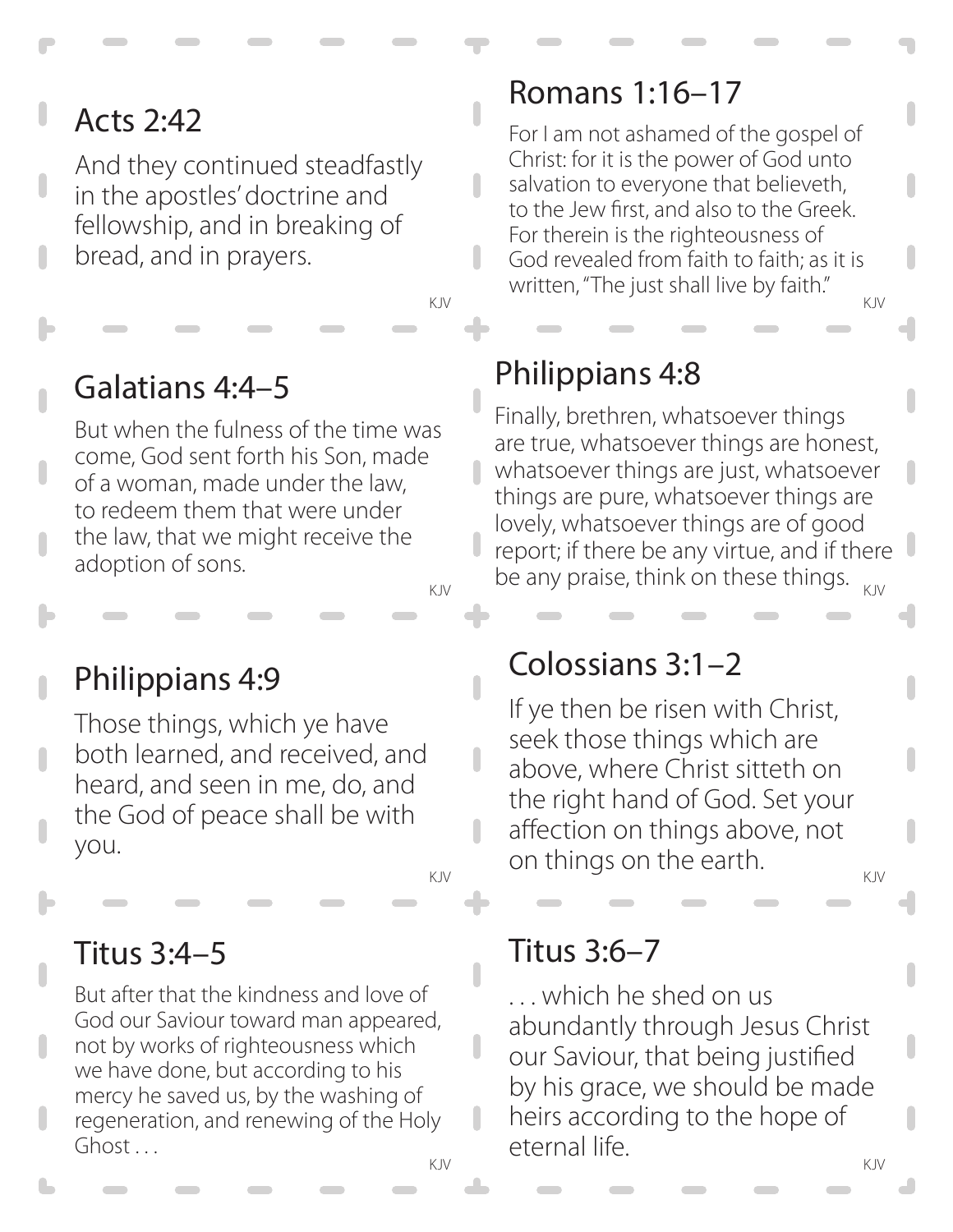## Hebrews 1:1–2

God, who at sundry times and in divers manners spake in time past unto the fathers by the prophets, hath in these last days spoken unto us by his Son, whom he hath appointed heir of all things, by whom also he made the worlds.

KJV KJV

 $\overline{\phantom{a}}$ 

 $\overline{\phantom{a}}$ 

 $\blacksquare$ 

 $\overline{\phantom{a}}$ 

 $\overline{\phantom{a}}$ 

 $\overline{\phantom{a}}$ 

# 1 Peter 4:8

And above all things have fervent charity among yourselves, for charity shall cover the multitude of sins.

#### 1 John 4:2–3

KJV KJV Hereby know ye the Spirit of God: Every spirit that confesseth that Jesus Christ is come in the flesh is of God. And every spirit that confesseth not that Jesus Christ is come in the flesh is not of God. And this is that spirit of antichrist, whereof ye have heard that it should come, and even now already is it in the world.

1 John 4:6

We are of God; he that knoweth God heareth us; he that is not of God heareth not us. Hereby know we the spirit of truth, and the spirit of error.

#### James 1:19–20

Wherefore, my beloved brethren, let every man be swift to hear, slow to speak, slow to wrath; for the wrath of man worketh not the righteousness of God.

## 1 John 4:1

Beloved, believe not every spirit, but try the spirits whether they are of God: because many false prophets are gone out into the world.

KJV KJV

## 1 John 4:4–5

Ye are of God, little children, and have overcome them, because greater is he that is in you, than he that is in the world. They are of the world; therefore speak they of the world, and the world heareth them.

#### 1 John 4:7–8

KJV KJV Beloved, let us love one another: for love is of God; and every one that loveth is born of God, and knoweth God. He that loveth not knoweth not God; for God is love.

ı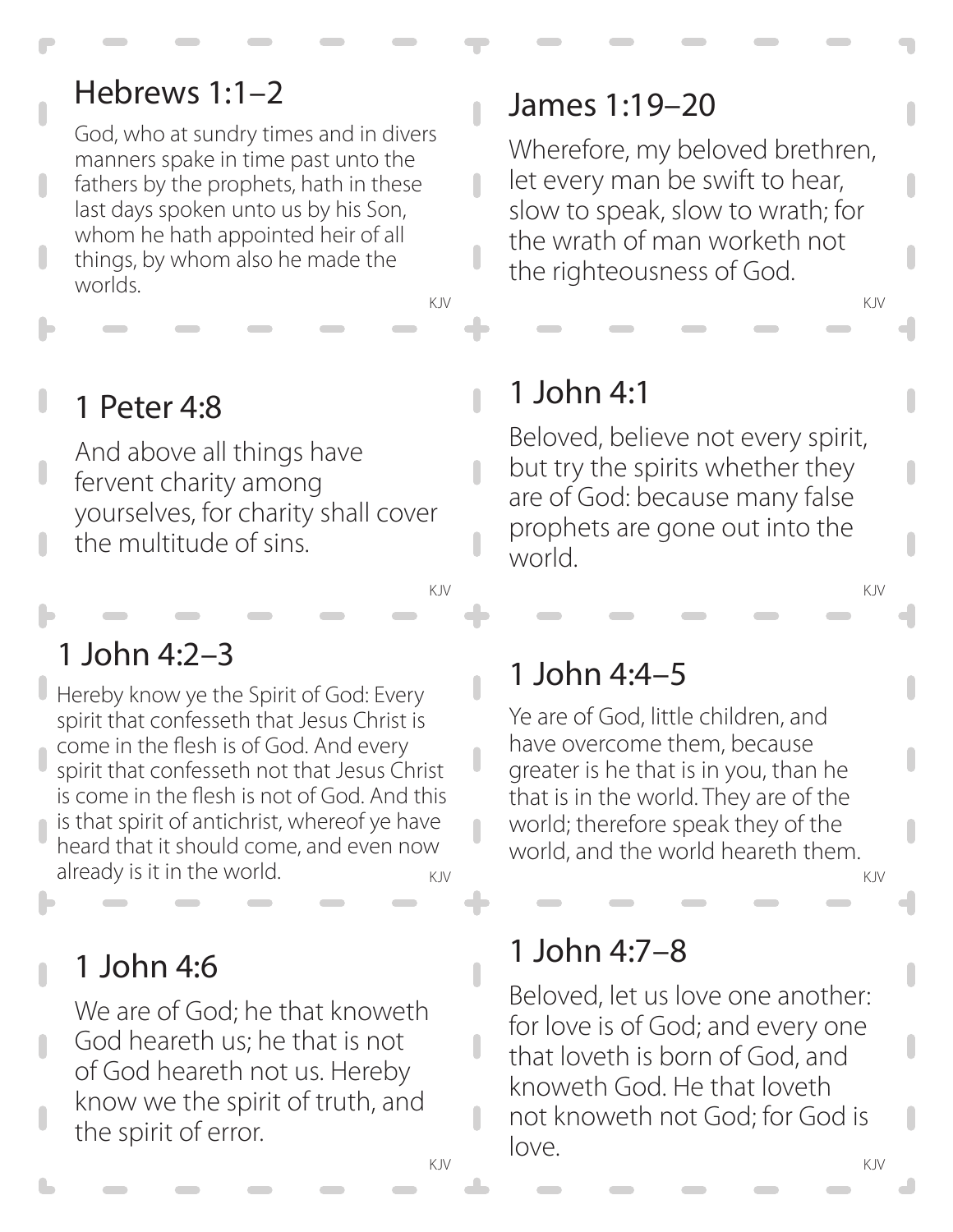# 1 John 4:9

п

In this was manifested the love of God toward us, because that God sent his only begotten Son into the world, that we might live through him.

## 1 John 4:10–11

 $\overline{\phantom{a}}$ 

 $\overline{\phantom{a}}$ 

I

KJV KJV Herein is love, not that we loved God, but that he loved us, and sent his Son to be the propitiation for our sins. Beloved, if God so loved us, we ought also to love one another.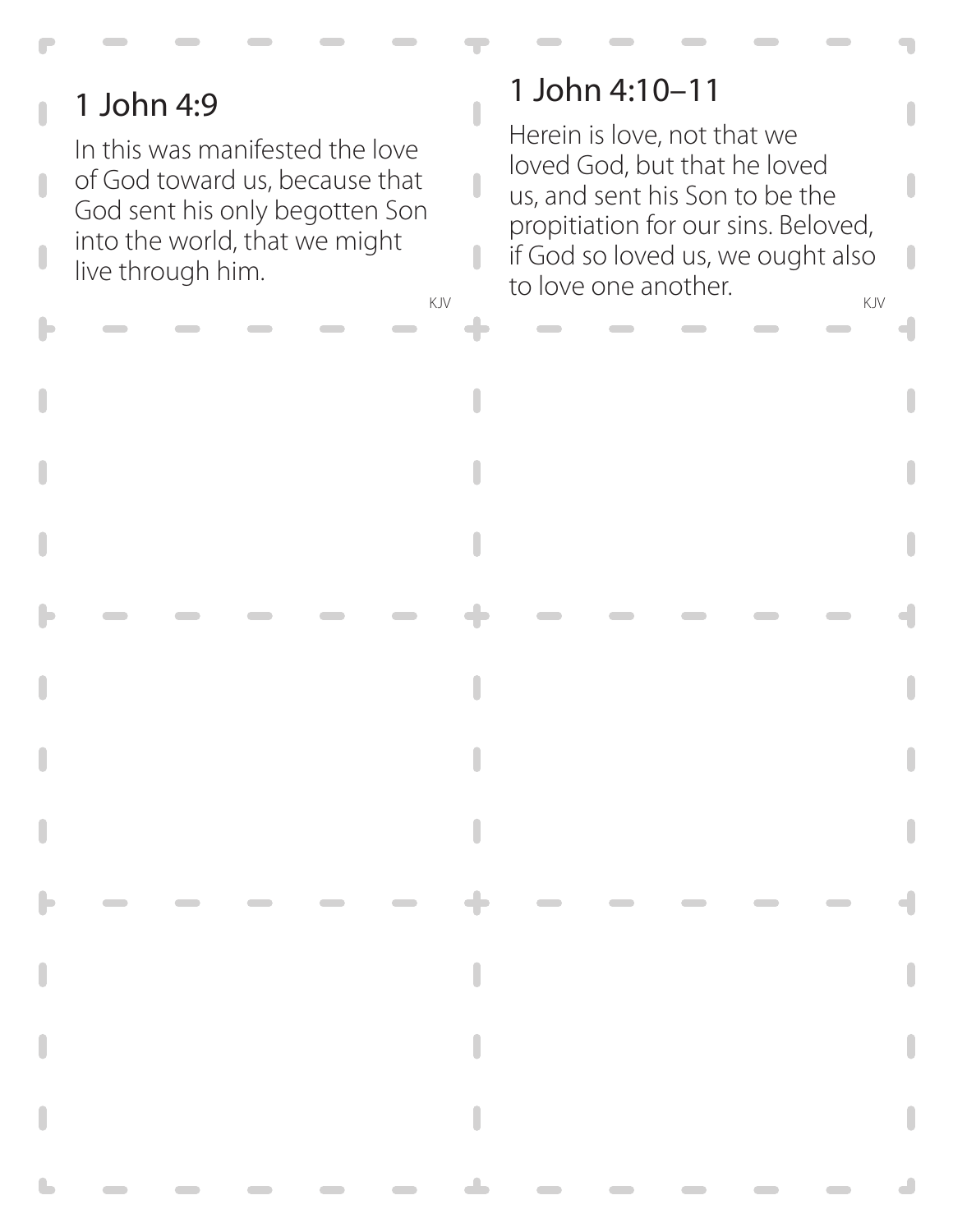# Genesis 1:27

God created man in His own image, in the image of God He created him; male and female He created them.

# Deuteronomy 6:5

You shall love the LORD your God with all your heart and with all your soul and with all your might.

NASB

NASB

Ĥ

n

# Ruth 1:16

But Ruth said, "Do not urge me to leave you or turn back from following you; for where you go, I will go, and where you lodge, I will lodge. Your people shall be my people, and your God, my God."

NASB

J

# 1 Kings 4:29

Now God gave Solomon wisdom and very great discernment and breadth of mind, like the sand that is on the seashore.

# 1 Peter 1:15–16

But like the Holy One who called you, be holy yourselves also in all your behavior; because it is written, "YOU SHALL BE HOLY, FOR I AM HOLY."

# Joshua 24:15

NASB If it is disagreeable in your sight to serve the LORD, choose for yourselves today whom you will serve: whether the gods which your fathers served which were beyond the River, or the gods of the Amorites in whose land you are living; but as for me and my house, we will serve the LORD.

# 1 Samuel 15:22

Samuel said, "Has the LORD as much delight in burnt offerings and sacrifices as in obeying the voice of the LORD? Behold, to obey is better than sacrifice, And to heed than the fat of rams."

NASB

NASB

NASB

# 1 Kings 4:34

Men came from all peoples to hear the wisdom of Solomon, from all the kings of the earth who had heard of his wisdom.

**NASR** 

J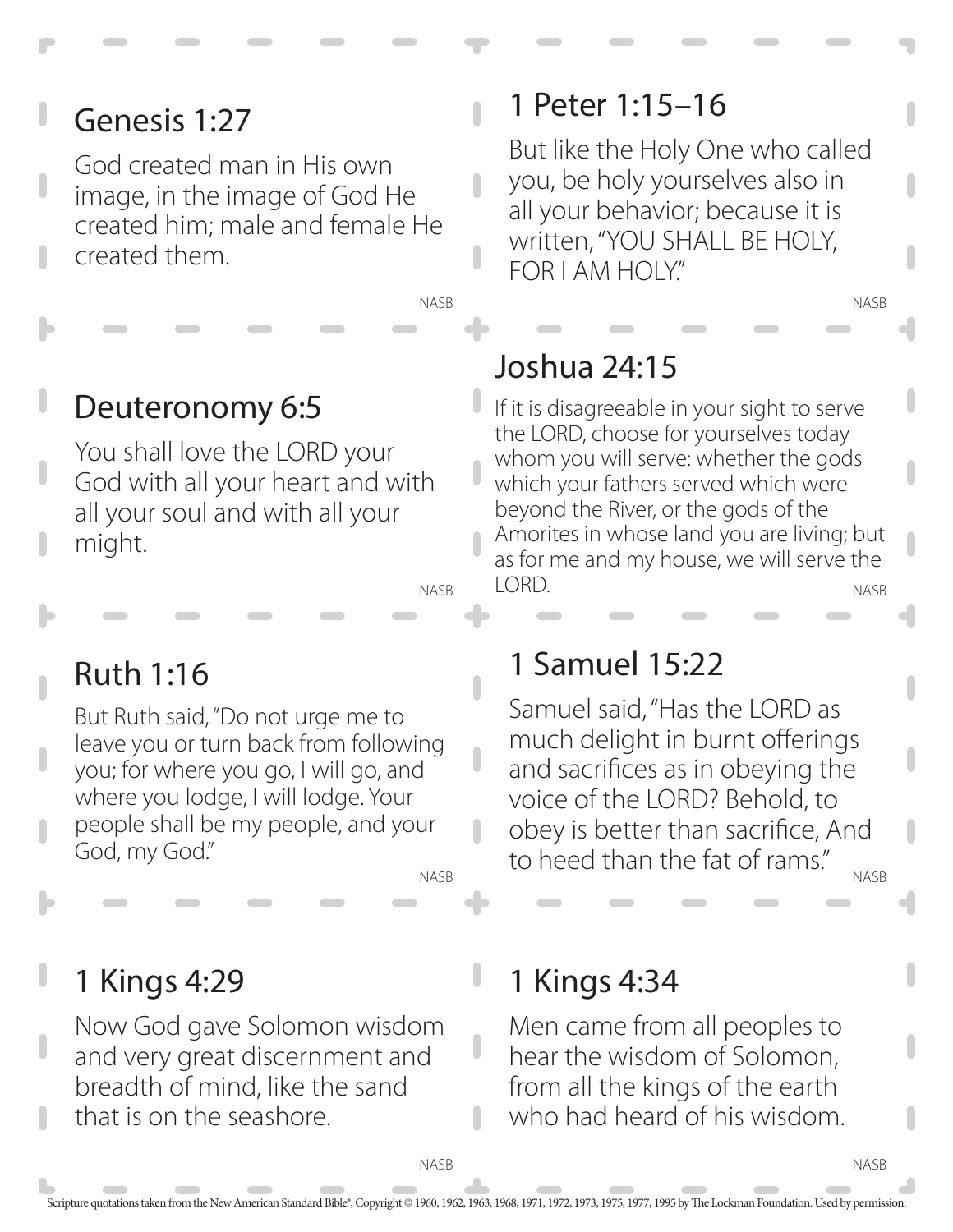# 2 Chronicles 36:15

The LORD, the God of their fathers, sent word to them again and again by His messengers, because He had compassion on His people and on His dwelling place . . .

NASB

 $\overline{\phantom{a}}$ 

П

# 2 Kings 7:9

NASB Then they said to one another, "We are not doing right. This day is a day of good news, but we are keeping silent; if we wait until morning light, punishment will overtake us. Now therefore come, let us go and tell the king's household."

#### 2 Chronicles 36:16

NASB . . . but they continually mocked the messengers of God, despised His words and scoffed at His prophets, until the wrath of the LORD arose against His people, until there was no remedy.

# Psalm 119:11

Your word I have treasured in my heart, that I may not sin against You.

NASB

NASB

#### Nehemiah 1:5

I said, "I beseech You, O LORD God of heaven, the great and awesome God, who preserves the covenant and lovingkindness for those who love Him and keep His commandments . . .

NASB

#### Psalm 1:1–2

How blessed is the man who does not walk in the counsel of the wicked, nor stand in the path of sinners, nor sit in the seat of scoffers! But his delight is in the law of the LORD, and in His law he meditates day and night.

#### Nehemiah 1:6

NASB . . . let Your ear now be attentive and Your eyes open to hear the prayer of Your servant which I am praying before You now, day and night, on behalf of the sons of Israel Your servants, confessing the sins of the sons of Israel which we have sinned against You; I and my father's house have sinned."

#### Psalm 1:3–4

He will be like a tree firmly planted by streams of water, which yields its fruit in its season. And its leaf does not wither, and in whatever he does, he prospers. The wicked are not so, but they are like chaff which the wind drives away.

 $\overline{\phantom{a}}$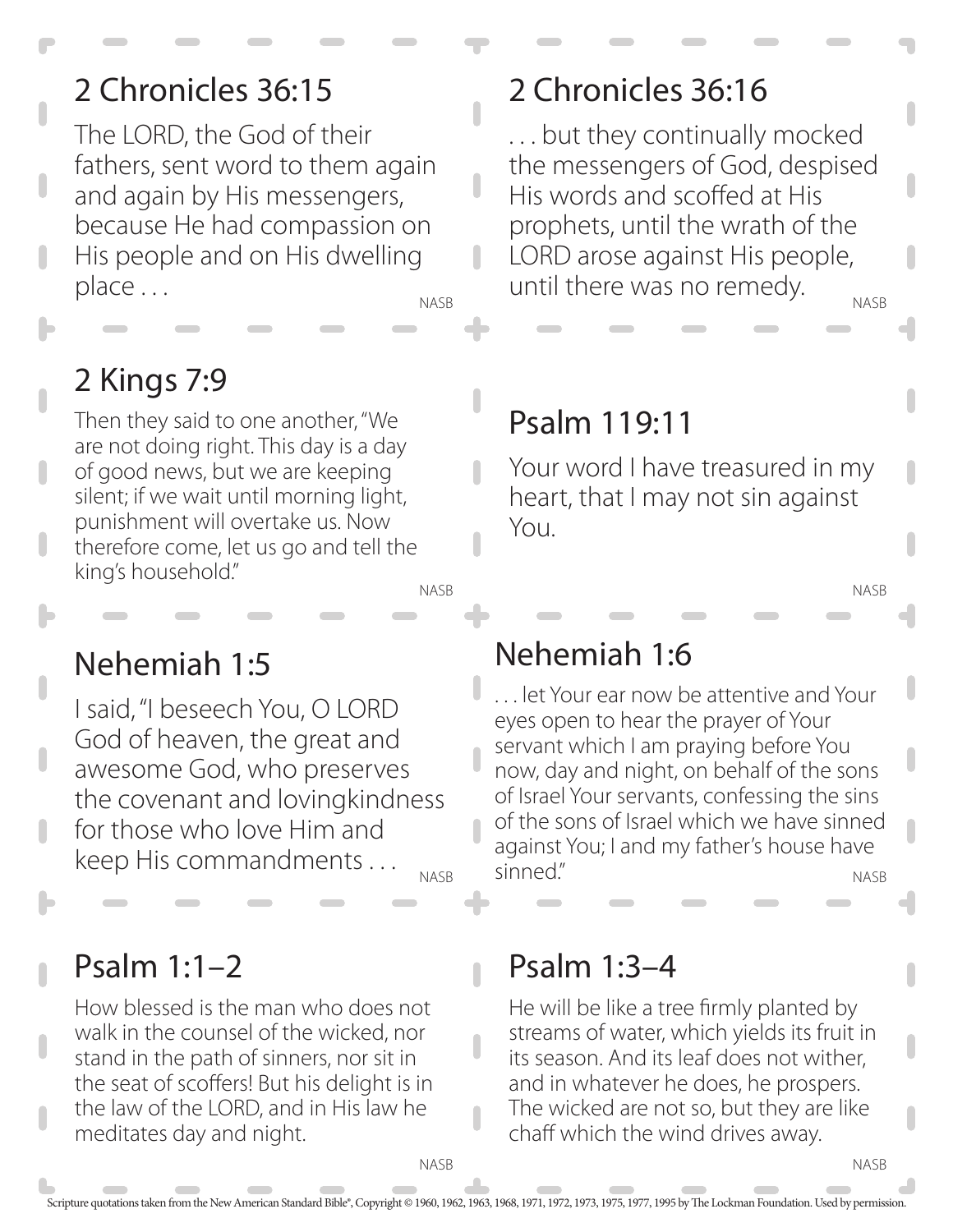## Psalm 1:5–6

NASB Therefore the wicked will not stand in the judgment, nor sinners in the assembly of the righteous. For the LORD knows the way of the righteous, but the way of the wicked will perish.

#### Isaiah 53:5–6

NASB But He was pierced through for our transgressions; He was crushed for our iniquities; the chastening for our well– being fell upon Him, and by His scourging we are healed. All of us like sheep have gone astray, each of us has turned to his own way, but the LORD has caused the iniquity of us all to fall on Him.

#### Jeremiah 9:24

. . . but let him who boasts boast of this, that he understands and knows Me, that I am the LORD who exercises lovingkindness, justice and righteousness on earth, for I delight in these things, declares the LORD."

NASB

#### Joel 2:13

And rend your heart and not your garments. Now return to the LORD your God, for He is gracious and compassionate, slow to anger, abounding in lovingkindness and relenting of evil.

#### Proverbs 3:5–6

Ĥ

 $\overline{\phantom{a}}$ 

Ω

n

Trust in the LORD with all your heart and do not lean on your own understanding. In all your ways acknowledge Him, And He will make your paths straight.

#### Jeremiah 9:23

Thus says the LORD, "Let not a wise man boast of his wisdom, and let not the mighty man boast of his might; let not a rich man boast of his riches

#### Daniel 6:23

Then the king was very pleased and gave orders for Daniel to be taken up out of the den. So Daniel was taken up out of the den and no injury whatever was found on him, because he had trusted in his God.

NASB

NASB

NASB

NASB

#### Amos 4:12

Therefore thus I will do to you, O Israel. Because I will do this to you, prepare to meet your God, O Israel.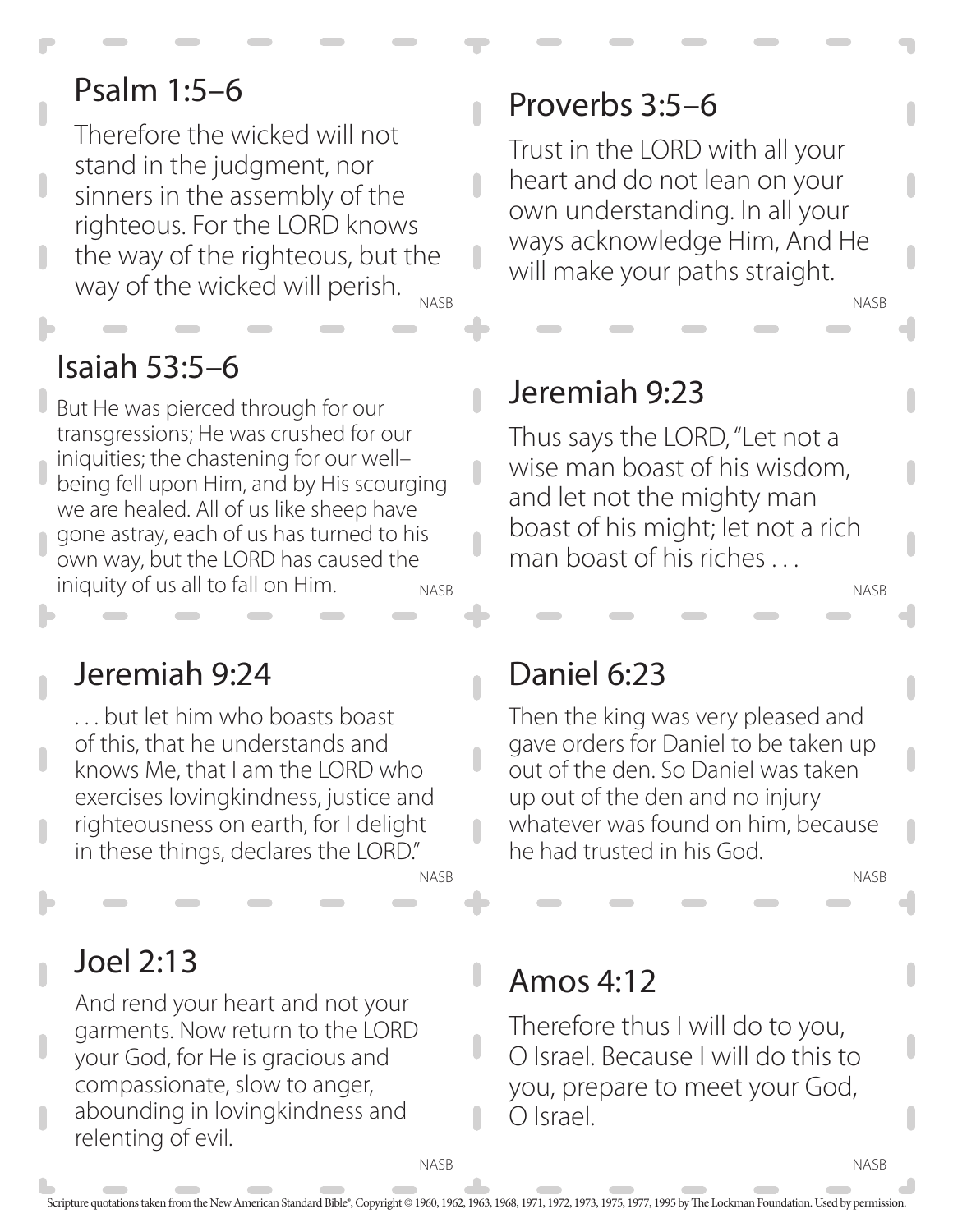# Amos 4:13

For behold, He who forms mountains and creates the wind and declares to man what are His thoughts, He who makes dawn into darkness and treads on the high places of the earth, the LORD God of hosts is His name.

NASB

n

 $\overline{\phantom{a}}$ 

## Nahum 1:3

**NASB** The LORD is slow to anger and great in power, and the LORD will by no means leave the guilty unpunished. In whirlwind and storm is His way, and clouds are the dust beneath His feet.

## Habakkuk 3:19

The Lord GOD is my strength, and He has made my feet like hinds' feet, and makes me walk on my high places. For the choir director, on my stringed instruments.

NASB

# Luke 19:10

For the Son of Man has come to seek and to save that which was lost.

# Nahum 1:2

NASB A jealous and avenging God is the LORD; the LORD is avenging and wrathful. The LORD takes vengeance on His adversaries, and He reserves wrath for His enemies.

# Habakkuk 3:17–18

NASB Though the fig tree should not blossom and there be no fruit on the vines, though the yield of the olive should fail and the fields produce no food, though the flock should be cut off from the fold and there be no cattle in the stalls, yet I will exult in the LORD; I will rejoice in the God of my salvation.

#### Malachi 3:10

"Bring the whole tithe into the storehouse, so that there may be food in My house, and test Me now in this," says the LORD of hosts, "If I will not open for you the windows of heaven and pour out for you a blessing until it overflows."

NASB

**NASB** 

#### Acts 1:8

But you will receive power when the Holy Spirit has come upon you; and you shall be My witnesses both in Jerusalem, and in all Judea and Samaria, and even to the remotest part of the earth.

**NASB** 

 $\overline{\phantom{a}}$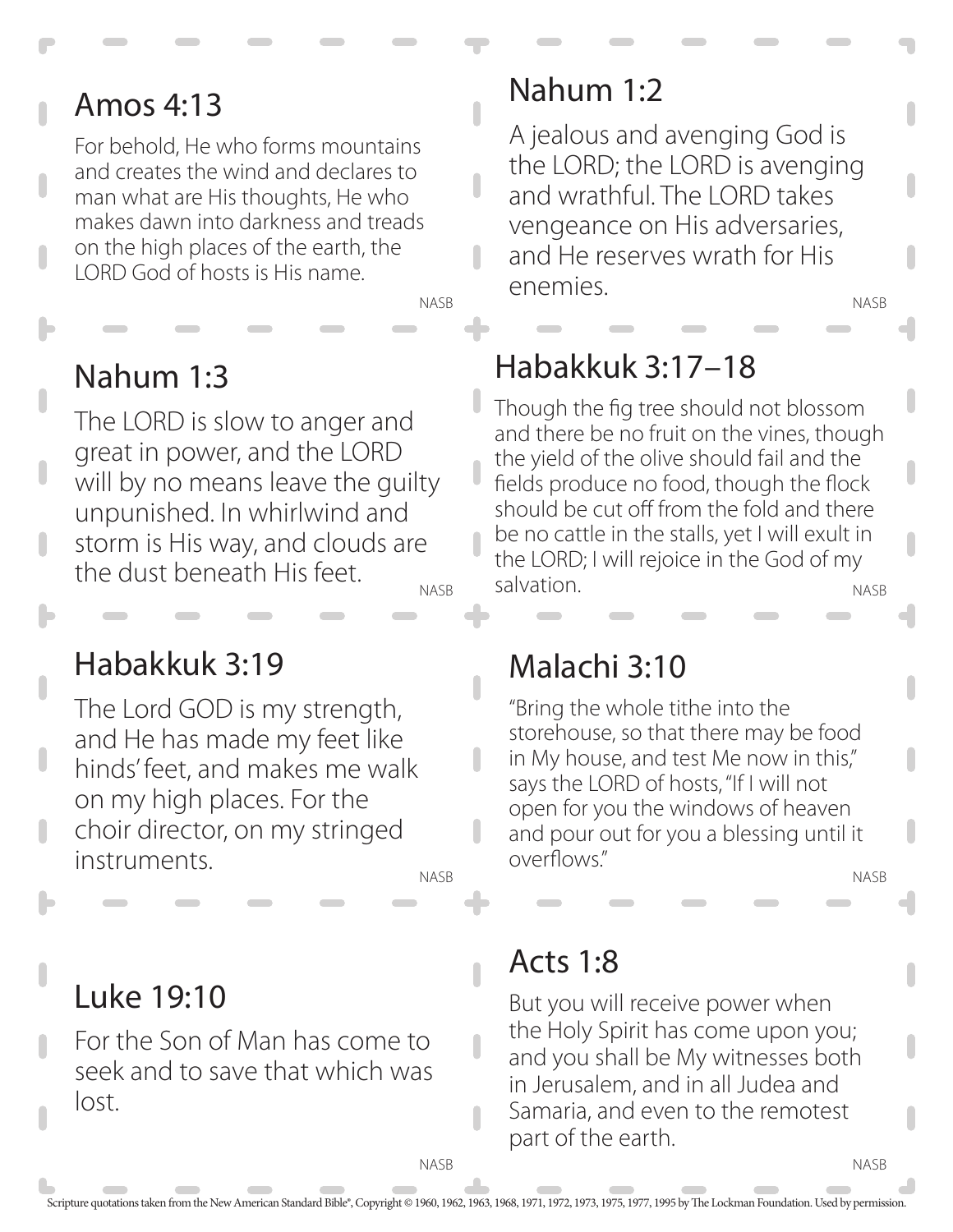# Acts 2:42

They were continually devoting themselves to the apostles' teaching and to fellowship, to the breaking of bread and to prayer.

NASB

I

 $\overline{\phantom{a}}$ 

 $\overline{\phantom{a}}$ 

NASB

#### Galatians 4:4–5

But when the fullness of the time came, God sent forth His Son, born of a woman, born under the Law, so that He might redeem those who were under the Law, that we might receive the adoption as sons.

# Philippians 4:9

The things you have learned and received and heard and seen in me, practice these things, and the God of peace will be with you.

NASB

#### Titus 3:4–5

and renewing by the Holy Spirit  $\ldots_{_{\sf NASS}}$ But when the kindness of God our Savior and His love for mankind appeared, He saved us, not on the basis of deeds which we have done in righteousness, but according to His mercy, by the washing of regeneration

#### Romans 1:16–17

NASB For I am not ashamed of the gospel, for it is the power of God for salvation to everyone who believes, to the Jew first and also to the Greek. For in it the righteousness of God is revealed from faith to faith; as it is written, "But the righteous man shall live by faith."

## Philippians 4:8

Finally, brethren, whatever is true, whatever is honorable, whatever is right, whatever is pure, whatever is lovely, whatever is of good repute, if there is any excellence and if anything worthy of praise, dwell on these things.

#### Colossians 3:1–2

Therefore if you have been raised up with Christ, keep seeking the things above, where Christ is, seated at the right hand of God. Set your mind on the things above, not on the things that are on earth.

NASB

NASB

#### Titus 3:6–7

NASB . . . whom He poured out upon us richly through Jesus Christ our Savior, so that being justified by His grace we would be made heirs according to the hope of eternal life.

 $\overline{\phantom{a}}$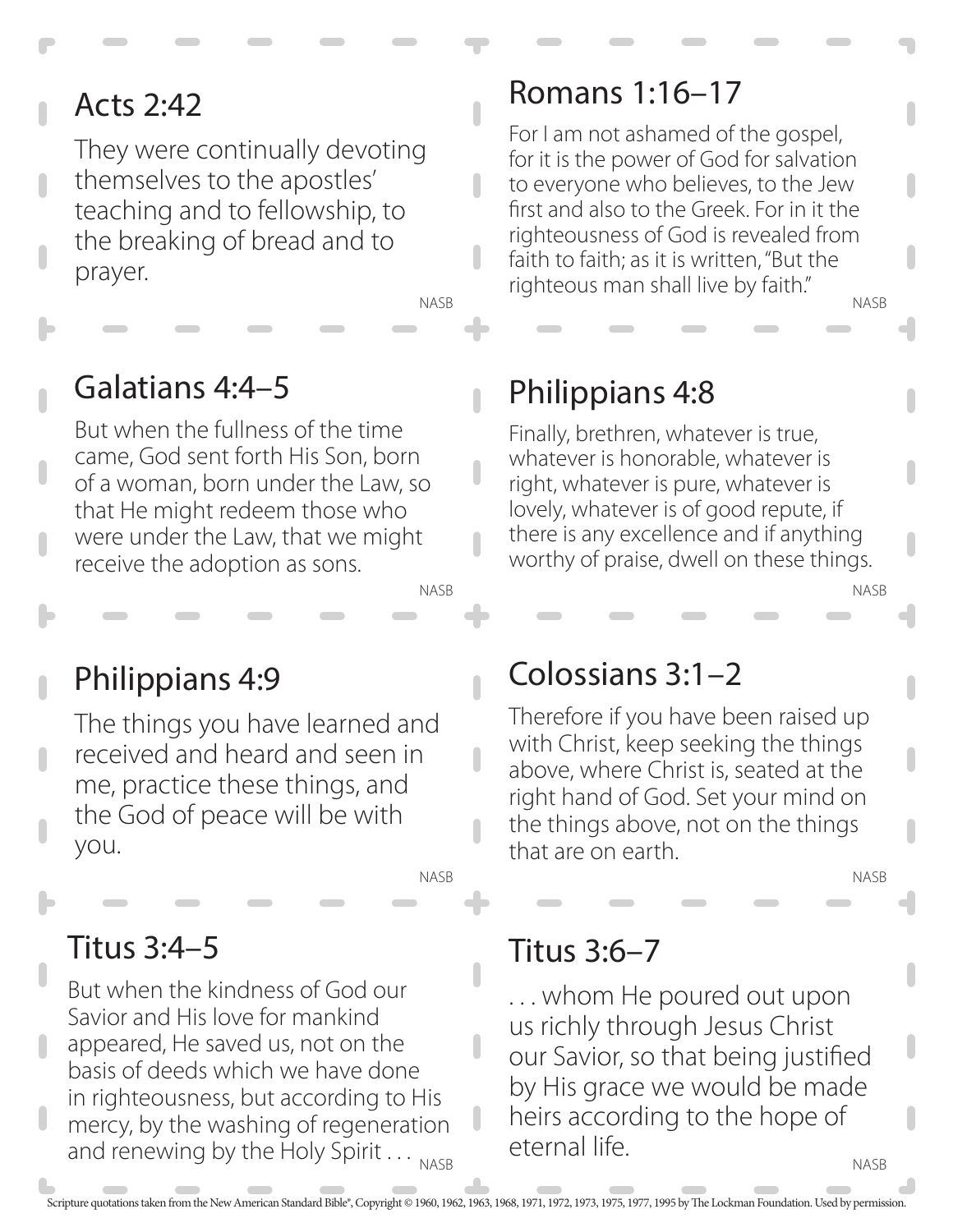#### Hebrews 1:1–2

God, after He spoke long ago to the fathers in the prophets in many portions and in many ways, in these last days has spoken to us in His Son, whom He appointed heir of all things, through whom also He made the world.

NASB

 $\blacksquare$ 

n

 $\overline{\phantom{a}}$ 

ı

NASB

# 1 Peter 4:8

Above all, keep fervent in your love for one another, because love covers a multitude of sins.

#### 1 John 4:2–3

NASB By this you know the Spirit of God: every spirit that confesses that Jesus Christ has come in the flesh is from God, and every spirit that does not confess Jesus is not from God; this is the spirit of the antichrist,  $\bigcup$  of which you have heard that it is coming, and now it is already in the world.

#### 1 John 4:6

We are from God; he who knows God listens to us; he who is not from God does not listen to us. By this we know the spirit of truth and the spirit of error.

#### James 1:19–20

NASB This you know, my beloved brethren. But everyone must be quick to hear, slow to speak and slow to anger, for the anger of man does not achieve the righteousness of God.

# 1 John 4:1

Beloved, do not believe every spirit, but test the spirits to see whether they are from God, because many false prophets have gone out into the world.

#### 1 John 4:4–5

You are from God, little children, and have overcome them, because greater is He who is in you than he who is in the world. They are from the world; therefore they speak as from the world, and the world listens to them.

NASB

NASB

#### 1 John 4:7–8

**NASB** Beloved, let us love one another, for love is from God, and everyone who loves is born of God and knows God. The one who does not love does not know God, for God is love.

ı

**NASB**